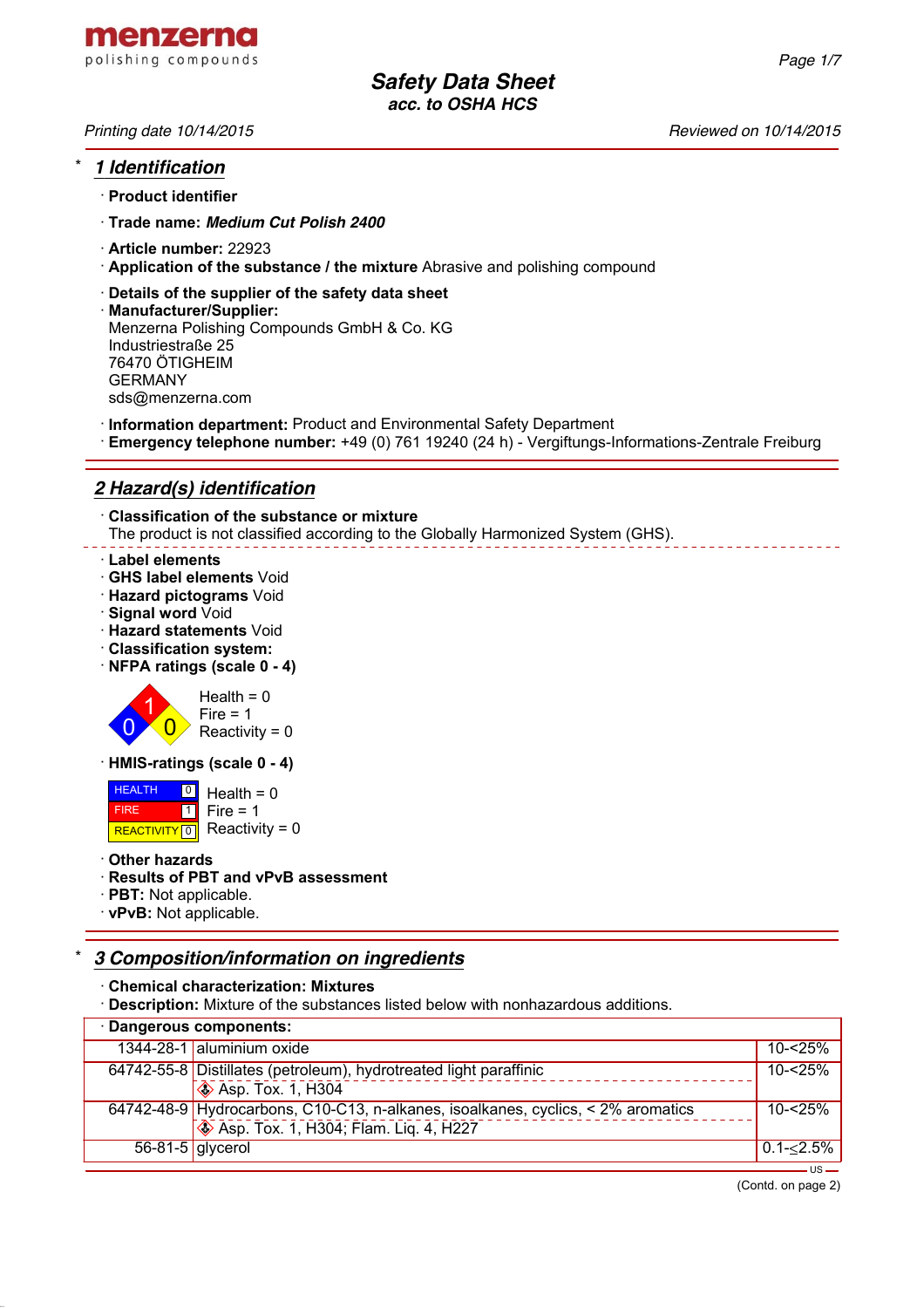menzerna polishing compounds

*Printing date 10/14/2015 Reviewed on 10/14/2015*

**Trade name:** *Medium Cut Polish 2400*

(Contd. of page 1)

## *4 First-aid measures*

- · **Description of first aid measures**
- · **General information:** No special measures required.
- · **After inhalation:** Supply fresh air; consult doctor in case of complaints.
- · **After skin contact:**

Immediately wash with water and soap and rinse thoroughly.

If skin irritation continues, consult a doctor.

- · **After eye contact:**
- Rinse opened eye for several minutes under running water. If symptoms persist, consult a doctor.
- · **After swallowing:**

Rinse out mouth and then drink plenty of water.

If symptoms persist consult doctor.

- · **Information for doctor:**
- · **Most important symptoms and effects, both acute and delayed** No further relevant information available.
- · **Indication of any immediate medical attention and special treatment needed** Treat according to symptoms.

# *5 Fire-fighting measures*

- · **Extinguishing media**
- · **Suitable extinguishing agents:** Water spray, foam, dry powder or carbon dioxide.
- · **For safety reasons unsuitable extinguishing agents:** Water with full jet
- · **Special hazards arising from the substance or mixture** Nitrogen oxides (NOx)
- · **Advice for firefighters**

· **Protective equipment:**

Wear self-contained respiratory protective device.

Wear fully protective suit.

## *6 Accidental release measures*

· **Personal precautions, protective equipment and emergency procedures**

Keep unnecessary personnel away. Ensure adequate ventilation. Use personal protection recommended in section 8.

- · **Environmental precautions:**
- Dilute with plenty of water.

Do not allow to enter sewers/ surface or ground water.

- · **Methods and material for containment and cleaning up:**
- Absorb with liquid-binding material (sand, diatomite, acid binders, universal binders, sawdust).
- **Reference to other sections** See Section 7 for information on safe handling. See Section 8 for information on personal protection equipment. See Section 13 for disposal information.

## *7 Handling and storage*

- · **Handling:**
- · **Precautions for safe handling** No special precautions are necessary if used correctly.
- · **Information about protection against explosions and fires:** No special measures required.
- · **Conditions for safe storage, including any incompatibilities**
- · **Storage:**
- · **Requirements to be met by storerooms and receptacles:**
- Store in a well-ventilated place. Storage temperature: between 15 °C and 25 °C.
- · **Information about storage in one common storage facility:** Not required.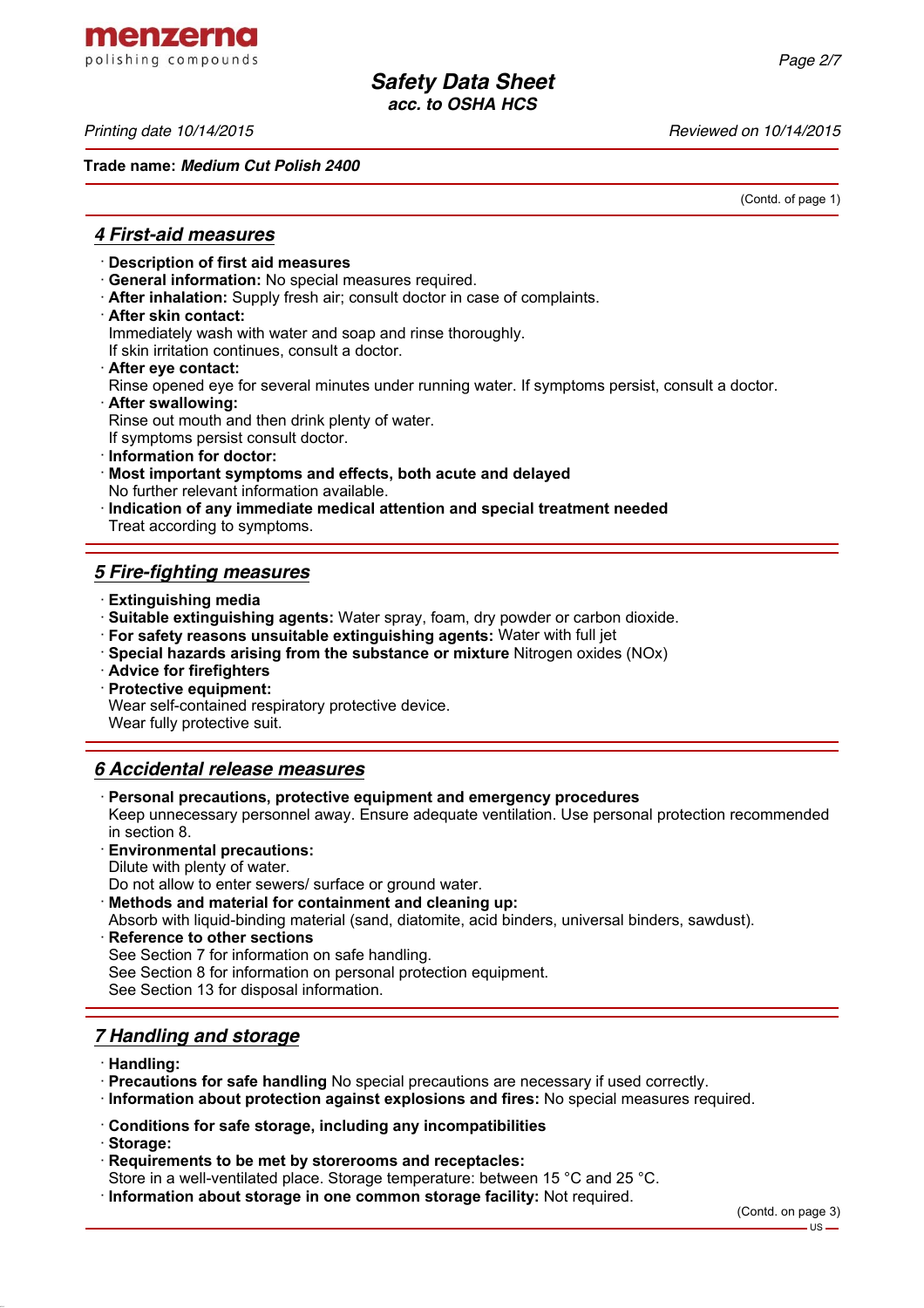menzerna polishing compounds

*Printing date 10/14/2015 Reviewed on 10/14/2015*

**Trade name:** *Medium Cut Polish 2400*

(Contd. of page 2)

· **Further information about storage conditions:** None.

· **Specific end use(s)** No further relevant information available.

### *8 Exposure controls/personal protection*

· **Additional information about design of technical systems:** No further data; see item 7.

### · **Control parameters**

| <b>UUIIIUI PALAIIIUUI J</b>                                                                                         |  |  |  |
|---------------------------------------------------------------------------------------------------------------------|--|--|--|
| Components with limit values that require monitoring at the workplace:                                              |  |  |  |
| 1344-28-1 aluminium oxide                                                                                           |  |  |  |
| PEL<br>Long-term value: 15 <sup>*</sup> ; 15 <sup>**</sup> mg/m <sup>3</sup><br>*Total dust; ** Respirable fraction |  |  |  |
| Long-term value: 10* 5** mg/m <sup>3</sup><br><b>REL</b><br>as Al*Total dust**Respirable/pyro powd./welding f.      |  |  |  |
| Long-term value: 1* mg/m <sup>3</sup><br>TLV<br>as AI; *as respirable fraction                                      |  |  |  |
| 64742-55-8 Distillates (petroleum), hydrotreated light paraffinic                                                   |  |  |  |
| TWA Long-term value: 5 mg/m <sup>3</sup>                                                                            |  |  |  |
| Additional information: The lists that were valid during the creation were used as basis.                           |  |  |  |
| <b>⋅Exposure controls</b><br>· Personal protective equipment:<br>General protective and hygienic measures:          |  |  |  |
| The usual precautionary measures for handling chemicals should be followed.                                         |  |  |  |

· **Breathing equipment:** Not necessary if room is well-ventilated.

### · **Protection of hands:**

Protective gloves are recommended.

The glove material has to be impermeable and resistant to the product/ the substance/ the preparation. Due to missing tests no recommendation to the glove material can be given for the product/ the preparation/ the chemical mixture.

Selection of the glove material on consideration of the penetration times, rates of diffusion and the degradation

### · **Material of gloves**

The selection of the suitable gloves does not only depend on the material, but also on further marks of quality and varies from manufacturer to manufacturer. As the product is a preparation of several substances, the resistance of the glove material can not be calculated in advance and has therefore to be checked prior to the application.

· **Penetration time of glove material**

The exact break through time has to be found out by the manufacturer of the protective gloves and has to be observed.

- **Eve protection: Safety glasses**
- **Body protection:** Protective work clothing

### *9 Physical and chemical properties*

| Information on basic physical and chemical properties |                 |                    |
|-------------------------------------------------------|-----------------|--------------------|
| <b>General Information</b>                            |                 |                    |
| · Appearance:                                         |                 |                    |
| Form:                                                 | Viscous         |                    |
| Color:                                                | White           |                    |
| · Odor:                                               | Characteristic  |                    |
| <b>⋅ Odour threshold:</b>                             | Not determined. |                    |
|                                                       |                 | (Contd. on page 4) |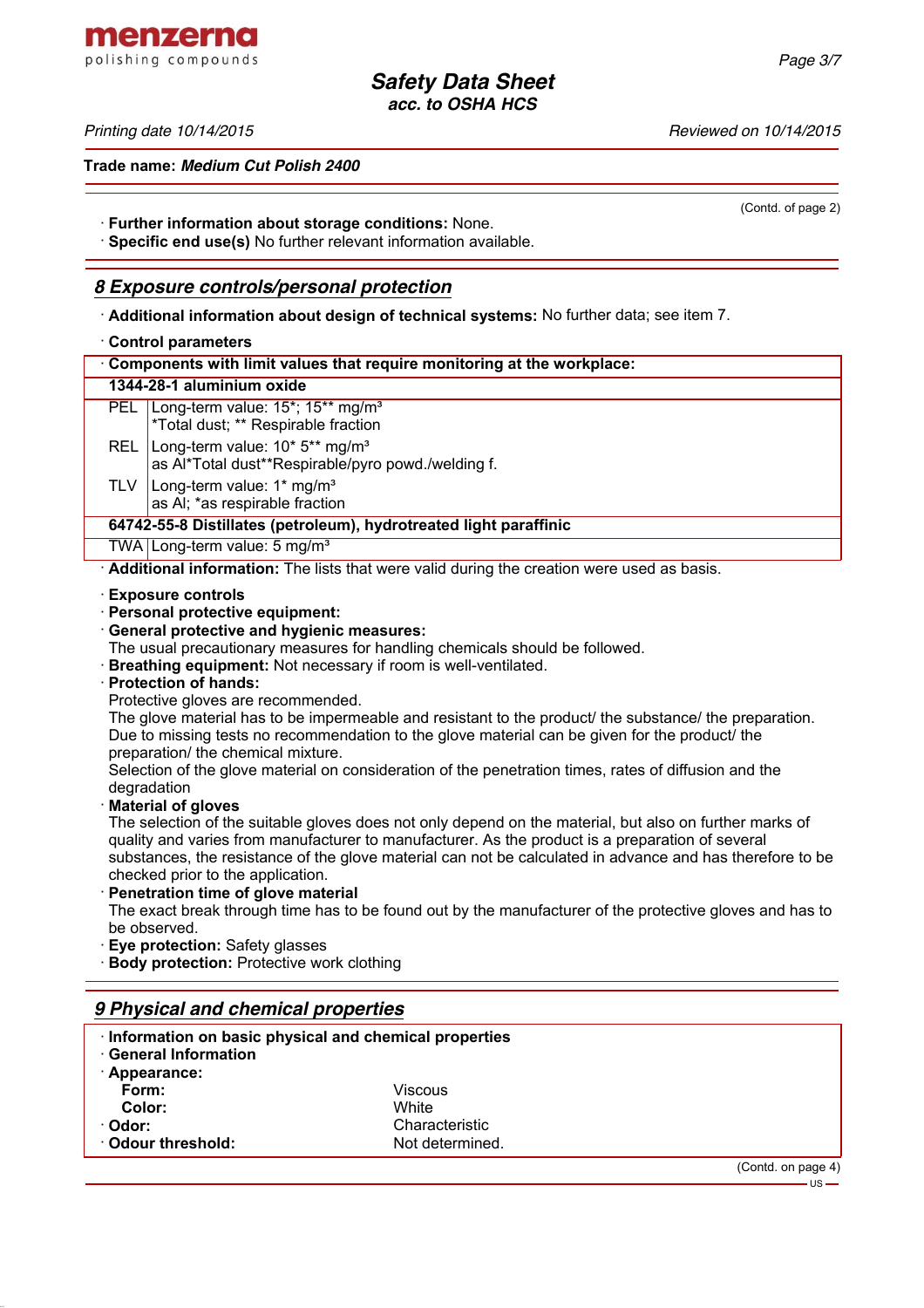*Printing date 10/14/2015 Reviewed on 10/14/2015*

**Trade name:** *Medium Cut Polish 2400*

|                                                                                                        | (Contd. of page 3)                                                                              |
|--------------------------------------------------------------------------------------------------------|-------------------------------------------------------------------------------------------------|
| pH-value at 20 °C (68 °F):                                                                             | > 7                                                                                             |
| $\cdot$ Change in condition<br><b>Boiling point/Boiling range:</b>                                     | $> 100 °C$ ( $> 212 °F$ )                                                                       |
| · Flash point:                                                                                         | $> 100 °C$ ( $> 212 °F$ )                                                                       |
| · Flammability (solid, gaseous):                                                                       | Not applicable.                                                                                 |
| · Decomposition temperature:                                                                           | Not determined.                                                                                 |
| · Auto igniting:                                                                                       | Product is not selfigniting.                                                                    |
| Danger of explosion:                                                                                   | Product does not present an explosion hazard.                                                   |
| $\cdot$ Density at 20 °C (68 °F):<br>· Relative density<br>· Vapour density<br><b>Evaporation rate</b> | 1,06 g/cm <sup>3</sup> (8.846 lbs/gal)<br>Not determined.<br>Not determined.<br>Not determined. |
| · Solubility in / Miscibility with<br>Water:                                                           | Partly miscible.                                                                                |
| · Partition coefficient (n-octanol/water): Not determined.                                             |                                                                                                 |
| · Viscositv:<br>Dynamic:<br>Kinematic at 40 °C (104 °F):                                               | Not determined.<br>$> 20.5$ mm <sup>2</sup> /s                                                  |
| · Solvent content:<br><b>VOC content:</b>                                                              | 12.0 %<br>359.1 g/l / 3.00 lb/gl                                                                |
| <b>Other information</b>                                                                               | No further relevant information available.                                                      |

# *10 Stability and reactivity*

· **Reactivity** None under normal conditions.

· **Chemical stability**

· **Thermal decomposition / conditions to be avoided:**

No decomposition if used according to specifications.

- · **Possibility of hazardous reactions** No dangerous reactions known.
- · **Conditions to avoid** No further relevant information available.
- · **Incompatible materials:** No further relevant information available.
- · **Hazardous decomposition products:** No dangerous decomposition products known.

## *11 Toxicological information*

## · **Information on toxicological effects**

· **Acute toxicity:**

· **LD/LC50 values that are relevant for classification:**

### **64742-48-9 Hydrocarbons, C10-C13, n-alkanes, isoalkanes, cyclics, < 2% aromatics**

Oral LD50 >5000 mg/kg (rat)

Dermal LD50  $\geq$ 3000 mg/kg (rab)

### · **Primary irritant effect:**

· **on the skin:** No irritant effect.

· **on the eye:** No irritating effect.

· **Sensitization:** No sensitizing effects known.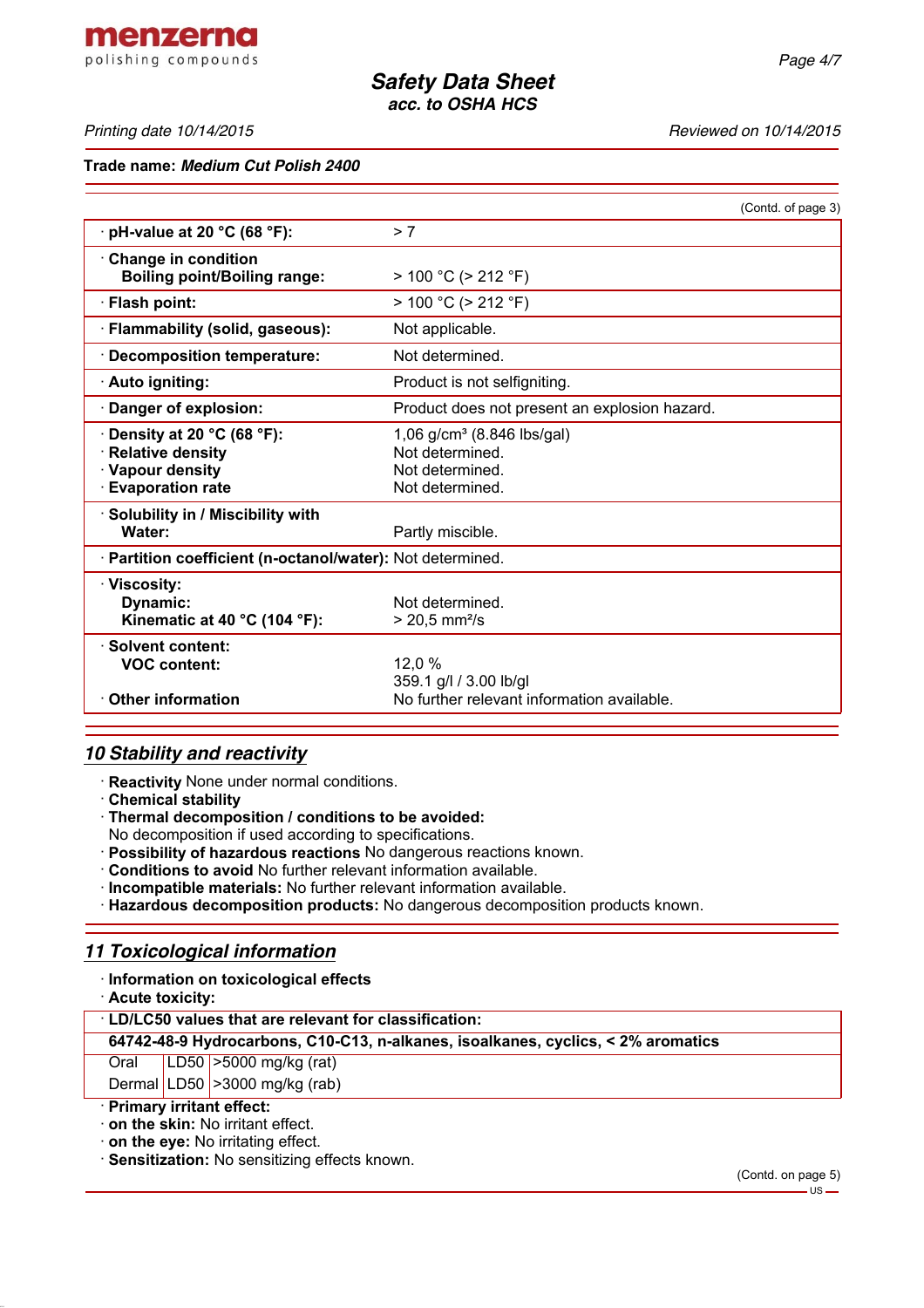menzerna polishing compounds

### *Printing date 10/14/2015 Reviewed on 10/14/2015*

#### **Trade name:** *Medium Cut Polish 2400*

(Contd. of page 4)

#### · **Additional toxicological information:**

The product is not subject to classification according to internally approved calculation methods for preparations:

When used and handled according to specifications, the product does not have any harmful effects according to our experience and the information provided to us.

### · **OSHA-Ca (Occupational Safety & Health Administration)**

None of the ingredients is listed.

### *12 Ecological information*

### · **Toxicity**

- · **Aquatic toxicity:** No further relevant information available.
- · **Persistence and degradability** No further relevant information available.
- · **Behavior in environmental systems:**
- · **Bioaccumulative potential** No further relevant information available.
- · **Mobility in soil** No further relevant information available.
- · **Additional ecological information:**
- · **General notes:**

Do not allow undiluted product or large quantities of it to reach ground water, water course or sewage system.

### · **Results of PBT and vPvB assessment**

- · **PBT:** Not applicable.
- · **vPvB:** Not applicable.
- · **Other adverse effects** No further relevant information available.

## *13 Disposal considerations*

- · **Waste treatment methods**
- · **Recommendation:** Must be specially treated adhering to official regulations.
- · **Waste disposal key:**

Waste codes should be determined in consultation with the customer, supplier and disposal.

- · **Uncleaned packagings:**
- · **Recommendation:** Disposal must be made according to official regulations.
- · **Recommended cleansing agent:** Water, if necessary with cleansing agents.

## *14 Transport information*

| · UN-Number<br>· DOT, ADR, ADN, IMDG, IATA             | Void |                    |
|--------------------------------------------------------|------|--------------------|
| · UN proper shipping name<br>DOT, ADR, ADN, IMDG, IATA | Void |                    |
| · Transport hazard class(es)                           |      |                    |
| DOT, ADR, ADN, IMDG, IATA<br>· Class                   | Void |                    |
| · Packing group<br>· DOT, ADR, IMDG, IATA              | Void |                    |
| <b>Environmental hazards:</b><br>· Marine pollutant:   | No   |                    |
|                                                        |      | (Contd. on page 6) |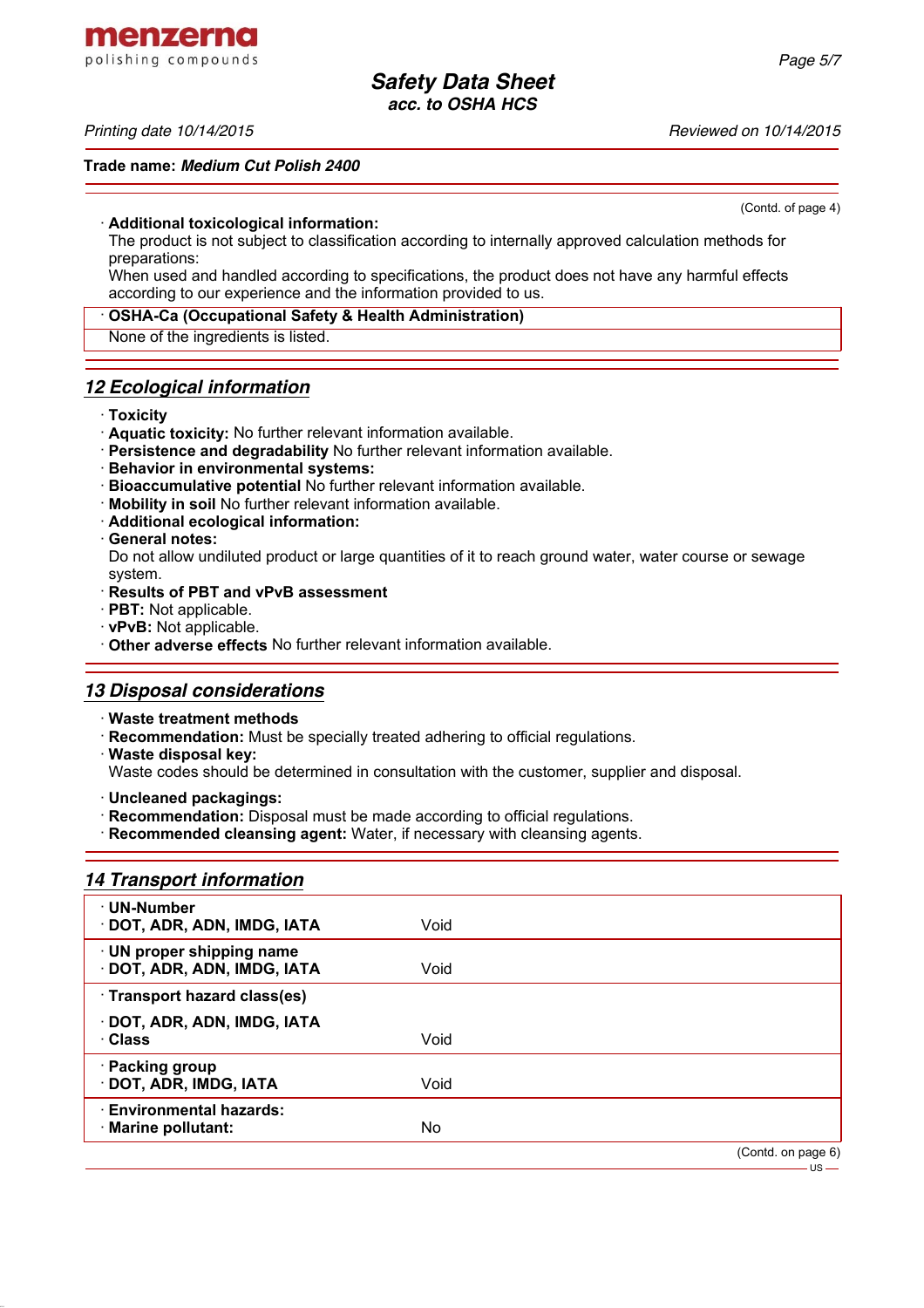menzerna polishing compounds

*Printing date 10/14/2015 Reviewed on 10/14/2015*

**Trade name:** *Medium Cut Polish 2400*

|                                                                                                        |                 | (Contd. of page 5) |  |  |
|--------------------------------------------------------------------------------------------------------|-----------------|--------------------|--|--|
| · Special precautions for user                                                                         | Not applicable. |                    |  |  |
| • Transport in bulk according to Annex II of<br><b>MARPOL73/78 and the IBC Code</b><br>Not applicable. |                 |                    |  |  |
| UN "Model Regulation":                                                                                 | Void            |                    |  |  |
|                                                                                                        |                 |                    |  |  |

## \* *15 Regulatory information*

· **Safety, health and environmental regulations/legislation specific for the substance or mixture** Regulation 1907/2006/EC, REACH concerning the Registration, Evaluation, Authorisation and Restriction of Chemicals. Regulation 453/2010/EU, REACH as amended. Regulation 1272/2008/EC, on Classification, Labelling and Packaging of substances and mixtures. · **Sara** Section 355 (extremely hazardous substances): None of the ingredients is listed. · **Section 313 (Specific toxic chemical listings):** 1344-28-1 aluminium oxide · **TSCA (Toxic Substances Control Act):** All ingredients are listed. · **Proposition 65** · **Chemicals known to cause cancer:** None of the ingredients is listed. · **Chemicals known to cause reproductive toxicity for females:** None of the ingredients is listed. · **Chemicals known to cause reproductive toxicity for males:** None of the ingredients is listed. · **Chemicals known to cause developmental toxicity:** None of the ingredients is listed. · **Carcinogenic categories** · **EPA (Environmental Protection Agency)** None of the ingredients is listed. · **TLV (Threshold Limit Value established by ACGIH)**

1344-28-1 aluminium oxide A4 and the A4 and the A4 and the A4 and the A4 and the A4 and the A4 and the A4 and the A4

· **NIOSH-Ca (National Institute for Occupational Safety and Health)**

None of the ingredients is listed.

· **GHS label elements** Void

· **Hazard pictograms** Void

· **Signal word** Void

· **Hazard statements** Void

· **Chemical safety assessment:** A Chemical Safety Assessment has not been carried out.

## \* *16 Other information*

This information is based on our present knowledge. However, this shall not constitute a guarantee for any specific product features and shall not establish a legally valid contractual relationship.